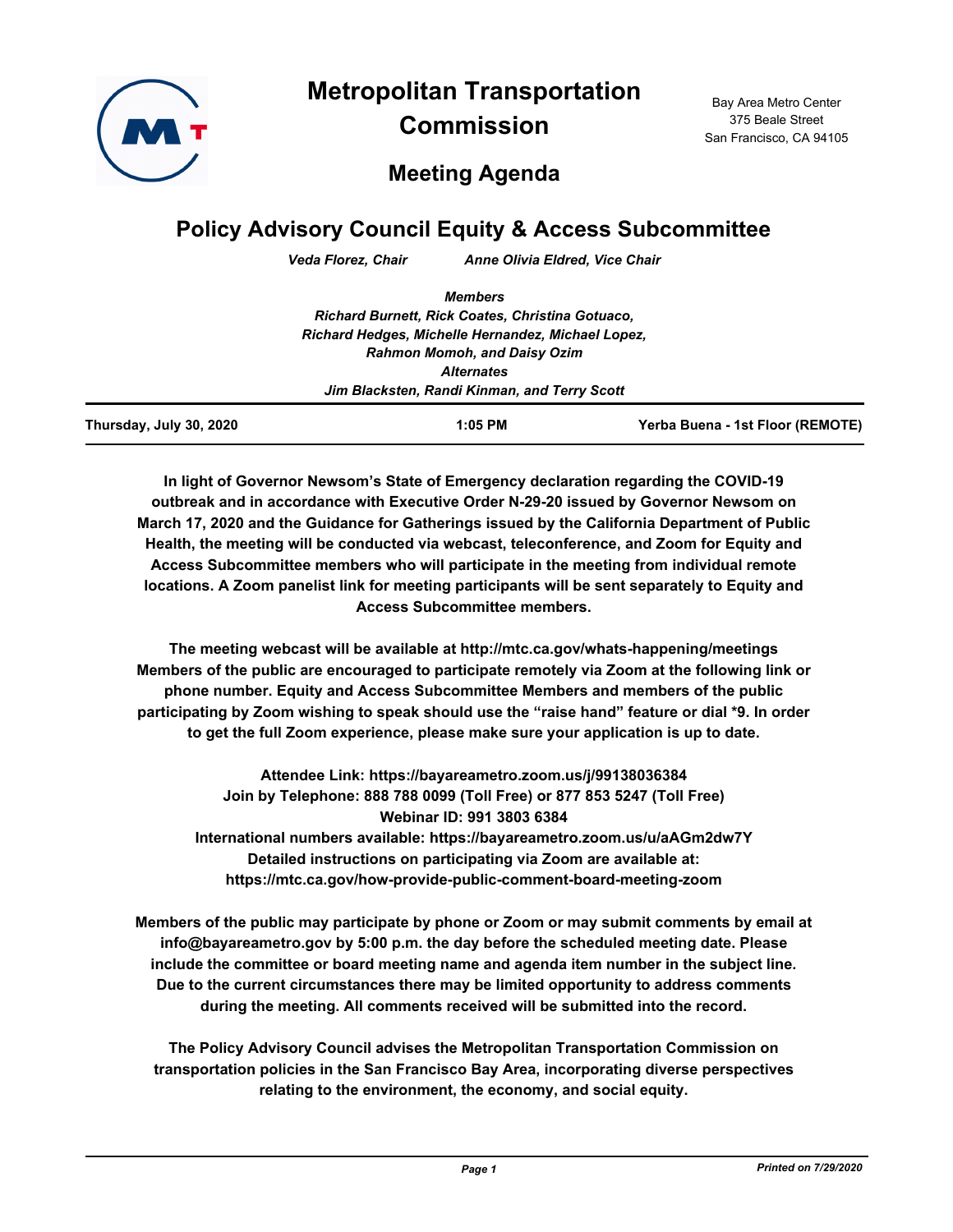### **1. Welcome**

*Veda Florez, Equity & Access Subcommittee Chair*

#### **2. Roll Call / Confirm Quorum**

*Quorum: A quorum of this committee shall be a majority of its regular non-ex-officio voting members (6).* Policy Advisory Council Equity & Access Subcommittee Work Plan Discussion of the Equity & Access Subcommittee 2020-2021 work plan. **3.** [20-1157](http://mtc.legistar.com/gateway.aspx?m=l&id=/matter.aspx?key=21022) *Action:* Information

| <u>Presenter:</u> | Kỳ-Nam Miller and Marti Paschal                                           |
|-------------------|---------------------------------------------------------------------------|
| Attachments:      | 03 2020-2021 Equity and Access Work Plan.pdf                              |
|                   | 03i Correspondence Received 1 Workplan item request, equity and access su |

#### **4. New Business**

*Members of the subcommittee may bring up new business for discussion or addition to a future agenda.*

## **5. Public Comments / Other Business**

*Note: The subcommittee will not take action on items not listed on today's agenda.*

*Equity and Access Subcommittee Members and members of the public participating by Zoom wishing to speak should use the "raise hand" feature or dial \*9.*

[20-1158](http://mtc.legistar.com/gateway.aspx?m=l&id=/matter.aspx?key=21023) Public Comment Received

*Attachments:* [05\\_Public Comment Received\\_Jim Stallman.pdf](http://mtc.legistar.com/gateway.aspx?M=F&ID=779edfcc-83f4-4c88-b4ca-3e374bc5dd02.pdf)

## **6. Adjournment / Next Meeting**

## **The next meeting of the Policy Advisory Council Equity and Access Subcommittee will be held at a time and place to be duly noticed.**